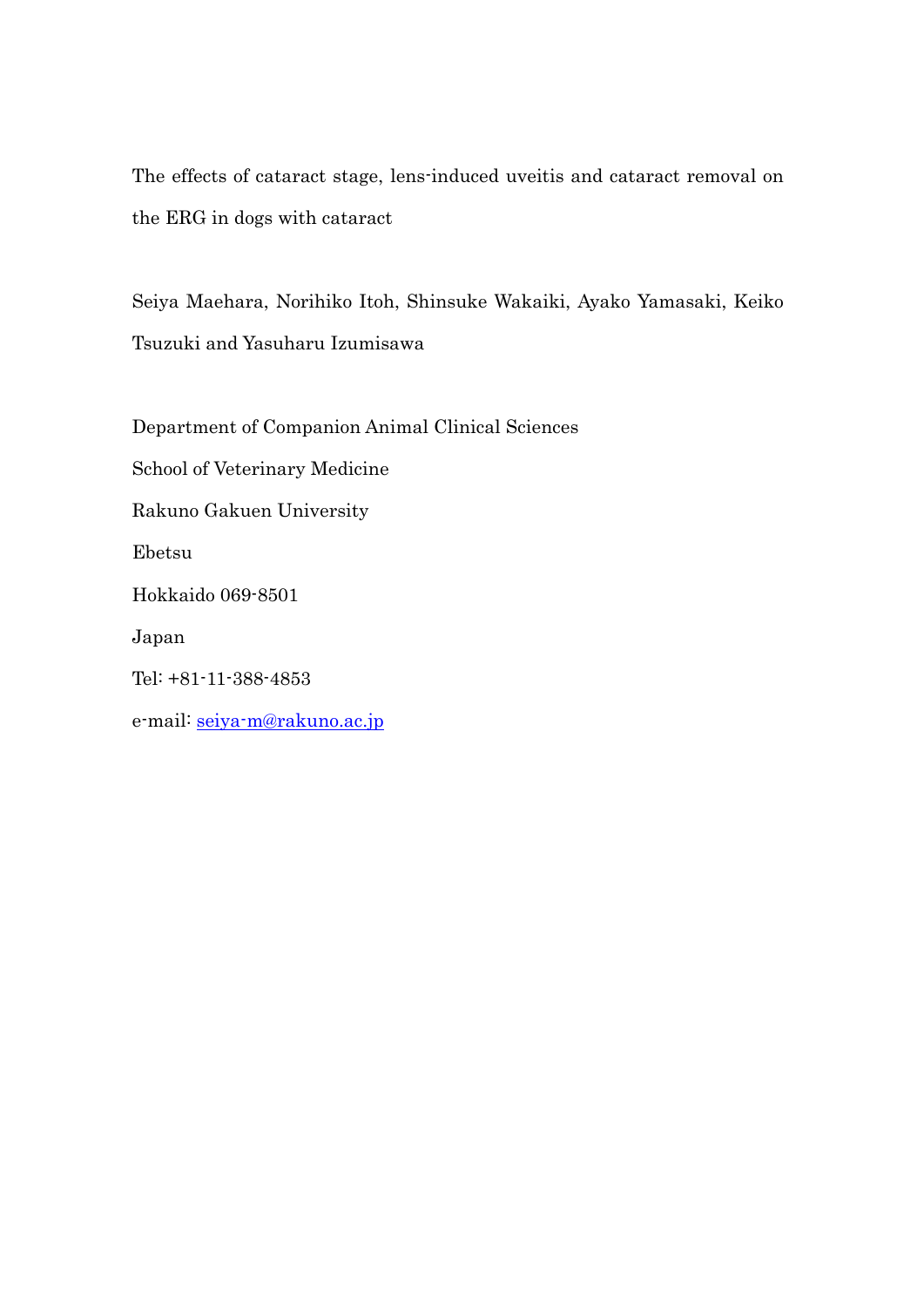# Abstract

Objective The purpose of this study was to determine the effects of cataract stage, lens-induced uveitis and cataract removal on the ERG in dogs with cataract.

Animals Studied Fiftyseven dogs diagnosed with unilateral or bilateral cataract in which ERG was recorded at Rakuno Gakuen University Teaching Animal Hospital from 2001 to 2004.

Procedures In the ERG, four responses were recorded; rod ERG, standard combined ERG, single-flash cone ERG and 30 Hz flicker ERG. Cataracts were divided into four stages; incipient, immature, mature and hyper-mature, and with or without lens induced uveitis (LIU). Non-cataractous eyes in dogs with unilateral cataract were used as the control. We compared ERG amplitude, implicit time and the ratio of the b-wave to the a-wave amplitude of cataractous versus non-cataractous eyes, preoperative versus postoperative cataractous eyes, and cataractous eyes with and without LIU.

Results In incipient, immature and hyper-mature cataractous eyes, no significant difference was confirmed in ERG amplitude, while in mature cataractous eyes, decreased amplitude was confirmed in all responses compared with control eyes. However, no significant difference in b/a ratio was found in any stage of cataract. In postoperative eyes, increased amplitude was recorded in all responses compared to preoperative values. In eyes with LIU, a decreased amplitude in the rod ERG and b-wave of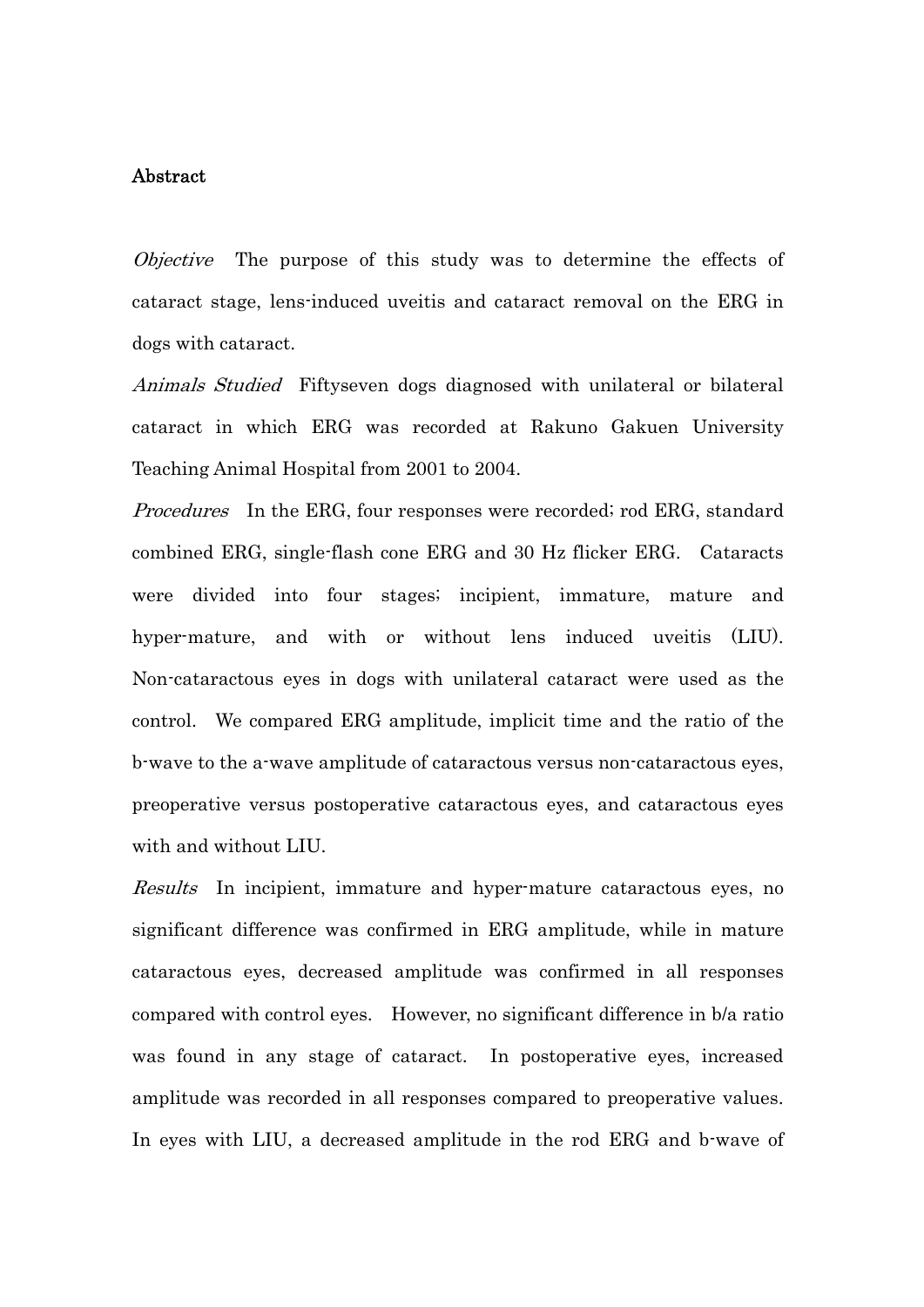standard combined ERG was recorded, and furthermore, a significant decline was confirmed in b/a ratio.

Conclusion ERG values were influenced by cataract stage and LIU. LIU was associated with a reduction in the b/a ratio .

Key Words: cataract, dog, electroretinogram, lens-induced uveitis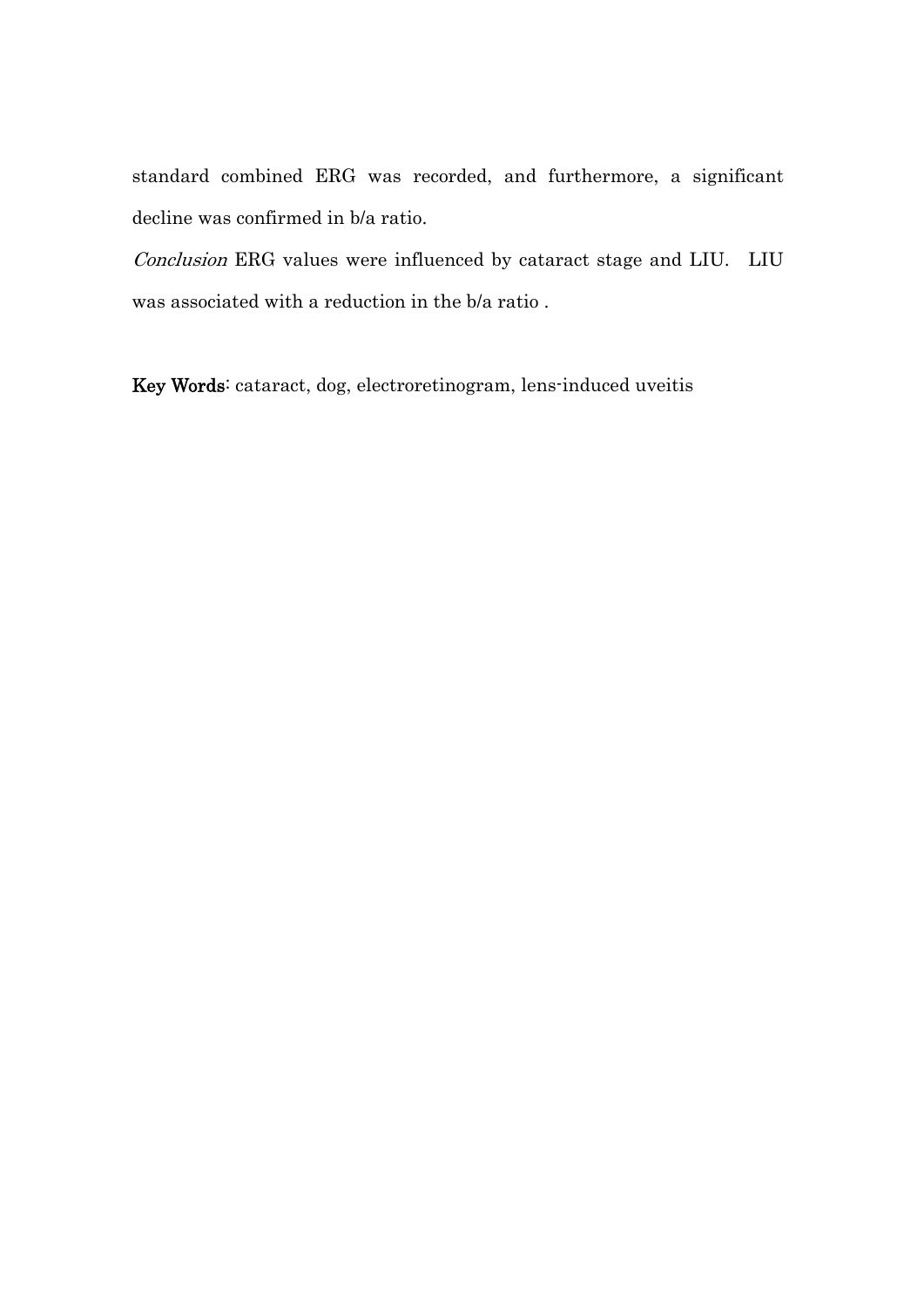## INTRODUCTION

Electroretinographic (ERG) recording is a valuable non-invasive tool in the evaluation of retinal function.<sup>1-3</sup> Evaluation of retinal function by ERG in the presence of an opaque medium when the fundus is not visible is valuable in clinical practice. ERG recording is an essential examination before cataract extraction.<sup>4, 5</sup> However, the effects of cataract stage, lens-induced uveitis and cataract removal on the ERG in dogs have not been reported.

 The ERG is influenced by dark adaptation time, pupil size, stimulus intensity and other factors.6-9 The ERG measures an electrical potential which arises in the retina after light stimulation from the front of the eye. Light passes through the optic media; cornea, anterior chamber, lens and vitreous, and reaches the retina. Opacity of the media acts as a filter that reduces stimulus strength. It was reported that the ERG was slightly reduced in amplitude in a dog with cataract with a normal retina,  $9, 10$  but concrete differences in the ERG amplitude, implicit time and b/a ratio, the ratio of b-wave amplitude to a-wave amplitude in standard combined ERG according to the stage of cataract have not been reported. The present study examined the differences in ERG in various cataract stages, and compared the ERG before and after cataract surgery.

 The development of juvenile cataract in dogs is rapid, and resorption of cataract and leakage of lens protein from the lens capsule frequently occur.11, 12 As a result, lens protein enters the aqueous and is exposed to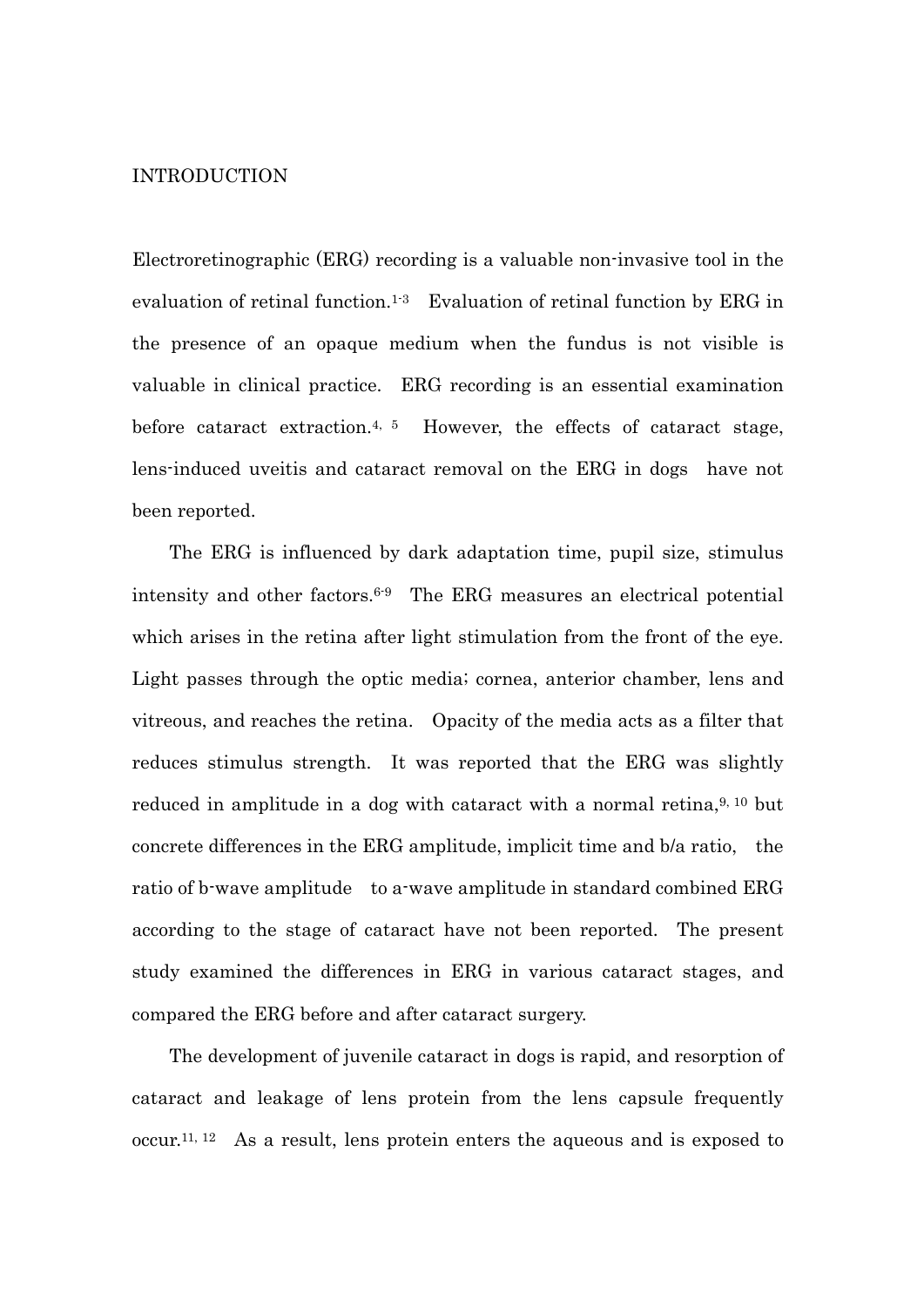the immune system of the uvea. This causes lens-induced uveitis (LIU).12, 13 LIU is a major cause of complications in cataract surgery.4, 14 The influence of LIU on retinal electrophysiological function has not previously been reported. So we herein discuss the effects of cataract and LIU on the ERG.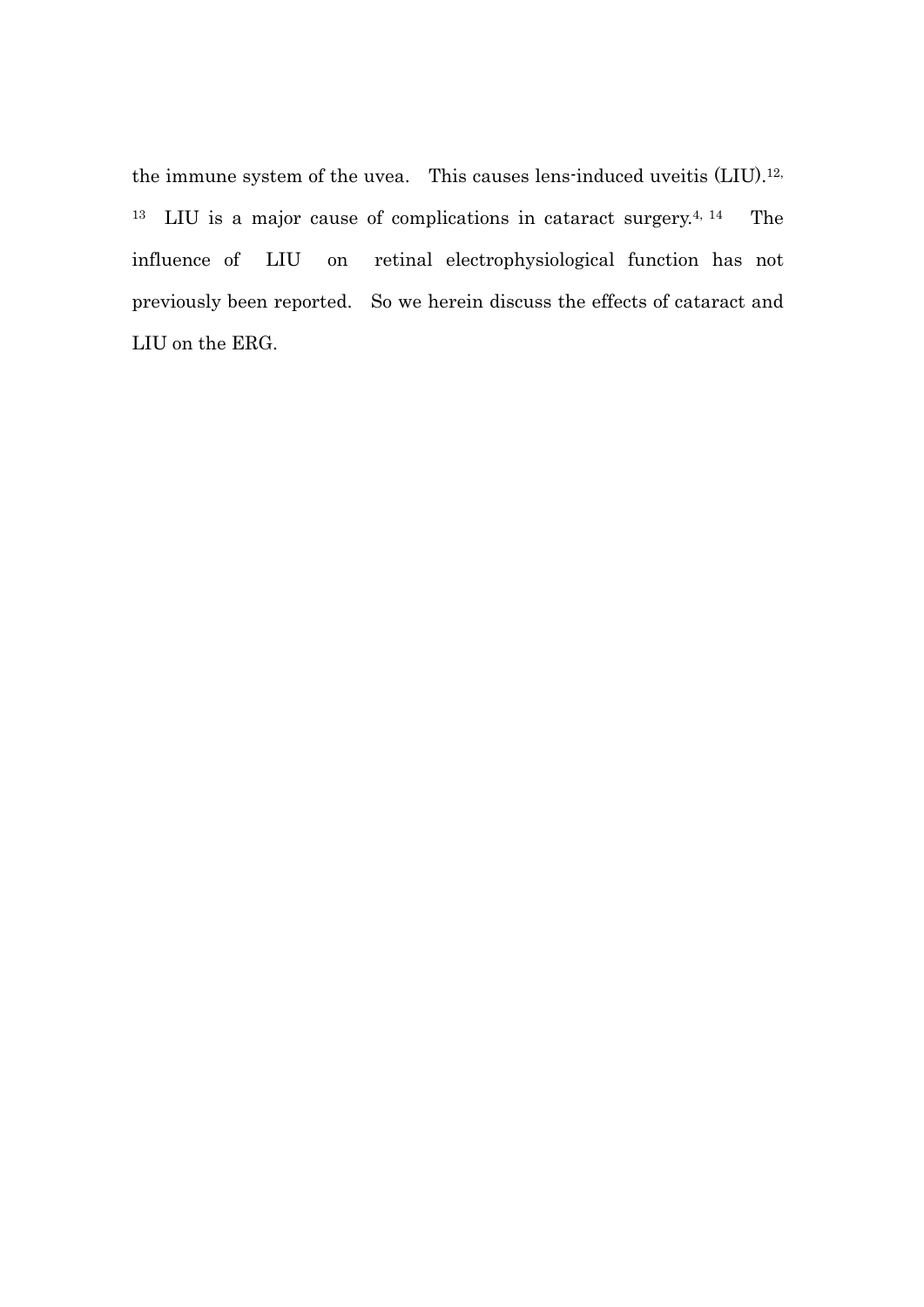## MATERIALS AND METHODS

#### Animals

Fifty-seven dogs diagnosed with unilateral or bilateral cataract in which ERG was recorded at Rakuno Gakuen University Teaching Animal Hospital from 2001 to 2004 were used. Eighteen dogs had unilateral cataract, and 39 had bilateral cataract. Eighteen dogs (18 eyes) had non-cataractous eyes, and their median age was 3.1 years old. Eleven dogs (12 eyes) had incipient cataract, and their median age was 3.4 years old. Eight dogs (9) eyes) had immature cataract, and their median age was 3.4 years old. Thirty-one dogs (39 eyes) had mature cataract, and their median age was 4.2 years old. Nineteen dogs (22 eyes) had hypermature cataract, and their median age was 3.3 years old. Thirteen dogs (14 eyes; 7 mature cataract and 7 hypermature cataract) developed LIU, and their median age was 3.6 years old. In this study, the eyes that developed mature or hypermature cataract, conjunctival hyperemia, aqueous flare, or iris thichening, and did not have other causes of inflammation were diagnosed as having LIU. Seven dogs (8 eyes) underwent ERG recording again 4 to 18 months after cataract surgery (median 10.9 months). Five dogs (5 eyes) diagnosed with LIU underwent ERG recording again after treatment of LIU before cataract surgery.

# Electroretinography

The method of ERG recording was according to a previous study using a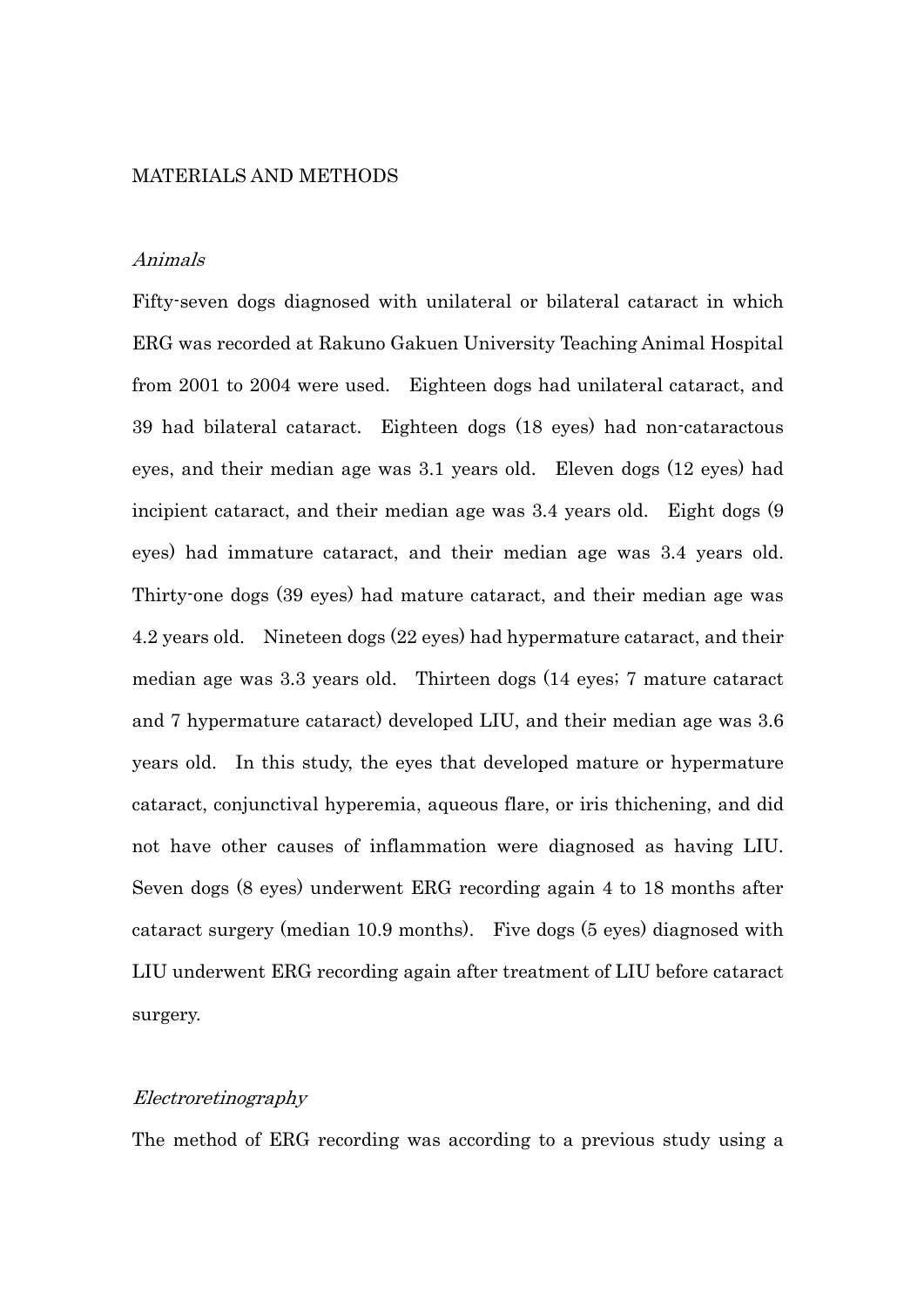contact lens electrode with a built-in light source.15 The ERG instrument used was a portable ERG LE-3000 (TOMEY Corporation, Nagoya, Japan), which incorporates a stimulator, amplifier and recorder. The frequency band was 0.3 – 300 kHz. We used an ERG contact lens electrode with a built-in light source (LED electrode H2000, Kyoto Contact Lens, Kyoto, Japan). Before ERG recording, the pupils were dilated with 0.5% tropicamide and 0.5% phenylephrine hydrochloride (Mydrin-P, Santen, Osaka, Japan). ERG was recorded under sedation with a combination of 0.01 mg/kg medetomidine (Domitor, Meiji, Tokyo, Japan), 0.15 mg/kg midazolam (Dormicam, Yamanouchi, Tokyo, Japan), and 0.025 mg/kg butorphanol (Stadol, Bristol-Meyers, Tokyo, Japan). Four responses were recorded in the ERG: rod ERG, standard combined ERG, single-flash cone ERG, and 30 Hz flicker ERG. The intensity of light of rod ERG was 0.0096 cd/m2/sec, and that of the other responses was 3.0 cd/m2/sec. Rod ERG and combined ERG were recorded after 30 minutes of dark adaptation, and cone ERG and flicker ERG were performed after 10 minutes of light adaptation.

## Statistical analysis

ERGs of 18 non-cataractous eyes were used as the control. Age and ERGs of incipient, immature, mature and hypermature cataractous eyes were compared to control using Student's  $t$ -test. ERGs of postoperative eyes were compared to preoperative eyes and control using paired  $t$ -test or Student's  $t$ -test, respectively. ERGs of LIU eyes were compared to ERGs of mature and hypermature cataractous eyes that were not inflamed using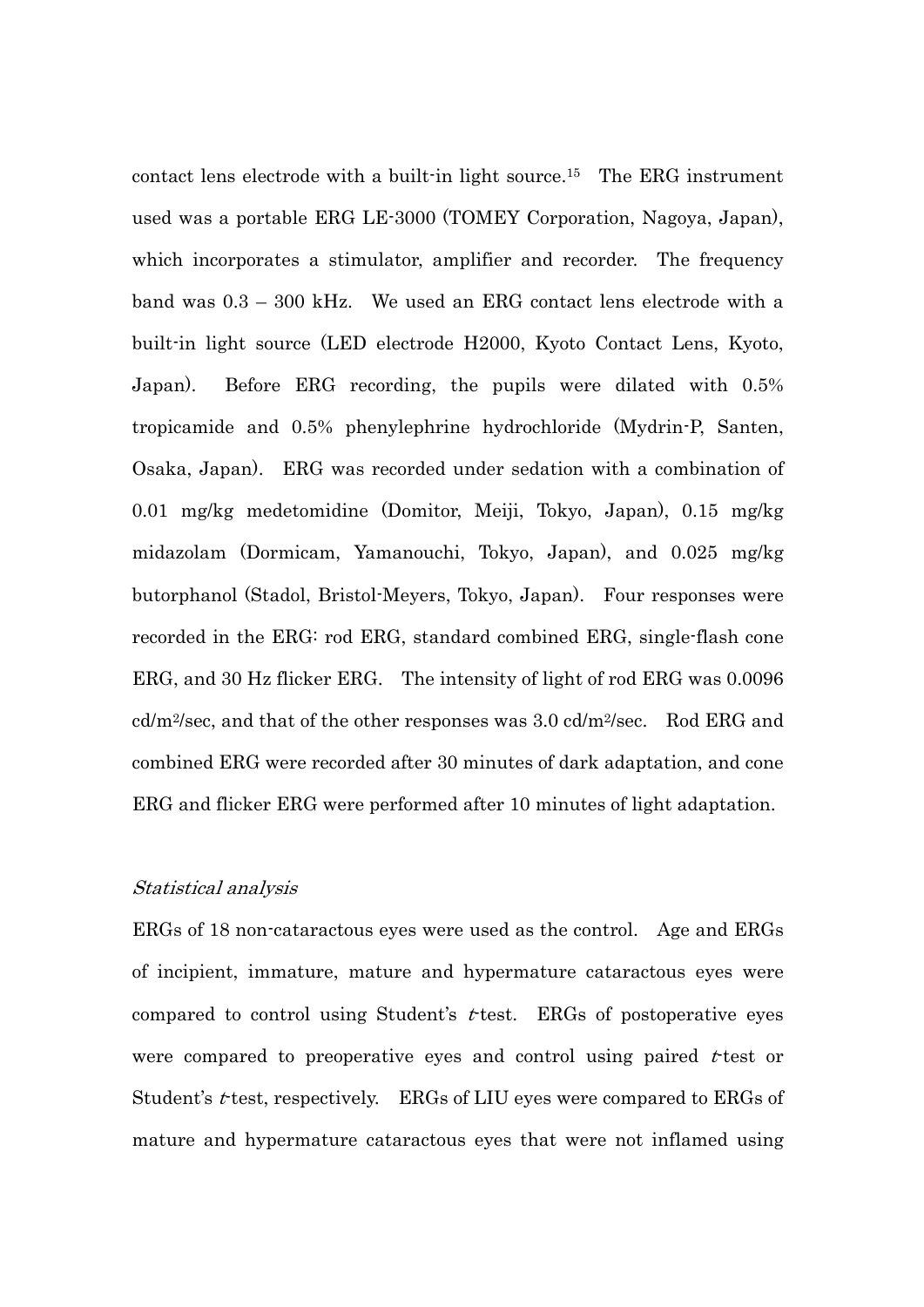Student's  $t$ -test. ERGs of LIU eyes were compared to ERGs of the eyes that were treated for LIU using a paired *t*-test. Differences with  $P < 0.05$ were considered to be statistically significant.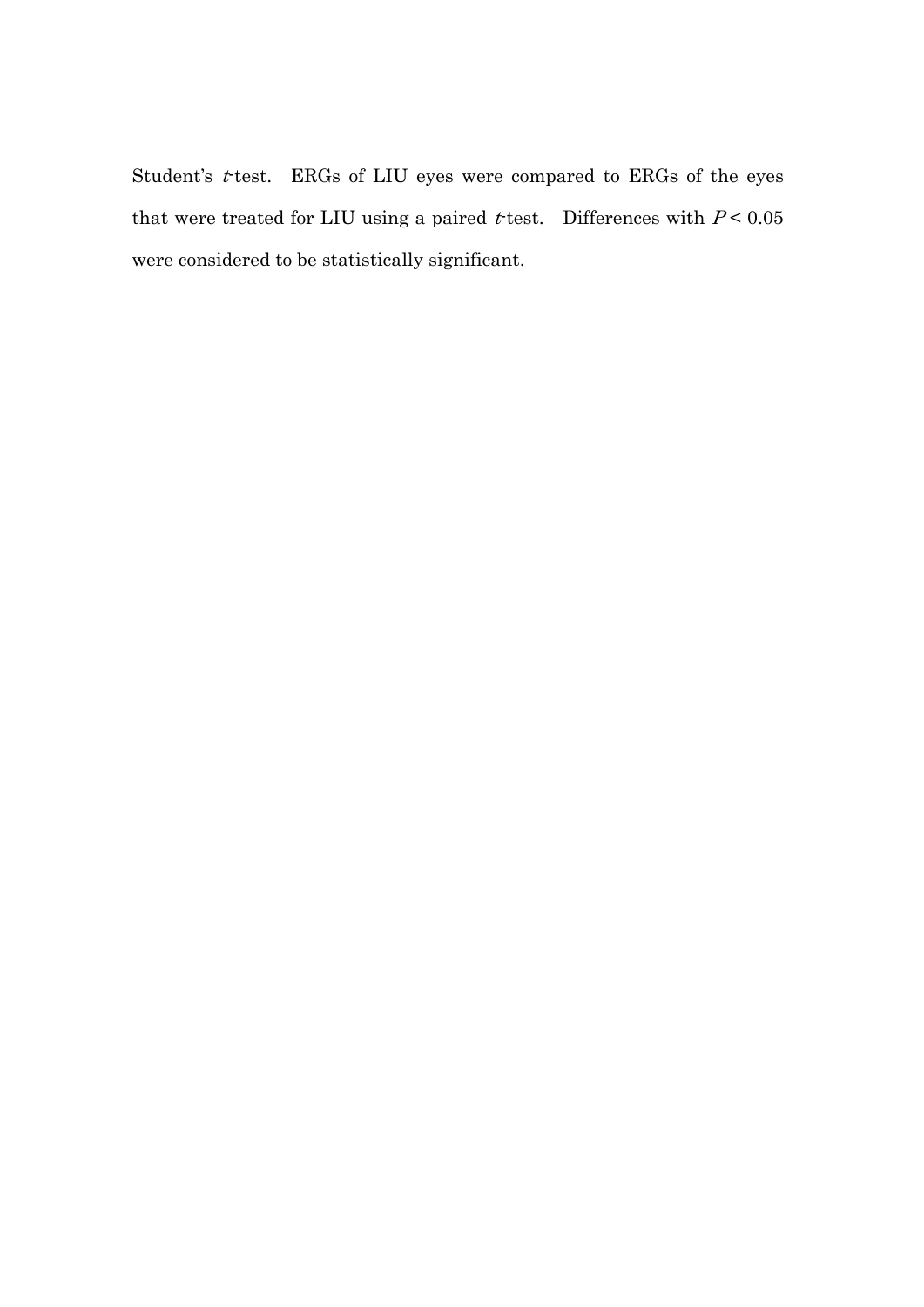### RESULTS

There was no significant difference of age in cataractous dogs of each stage compared to control. ERG amplitude, b/a ratio and implicit time in each stage of cataract are shown in Tables 1 and 2. In incipient and immature cataractous eyes, no significant differences were observed in ERG amplitude, b/a ratio and implicit time compared to control. In mature cataractous eyes, a significant decrease in ERG amplitude was observed in all responses ( $P < 0.05$ ), but no significant difference was observed in b/a ratio compared to control. In mature cataractous eyes, there was significant prolongation of the a-wave implicit time in the standard combined ERG ( $P < 0.05$ ). In hypermature cataractous eyes, no significant differences were observed in ERG amplitude and b/a ratio compared to control. In hypermature cataractous eyes, there was significant prolongation of the a-wave implicit time in the standard combined  $ERG (P \leq$ 0.05).

 ERG amplitude, b/a ratio and implicit time before and after cataract surgery for all cataract groups were combined and averaged and are shown in Tables 3 and 4. After cataract surgery, a significant increase in ERG amplitude was observed  $(P < 0.05)$ , but no significant change was observed in b/a ratio compared to before surgery. Significant shortening was observed in the a-wave implicit time compared to before surgery  $(P < 0.05)$ . There was no significant difference in amplitude, b/a ratio and implicit time of postoperative eyes compared to those of control eyes.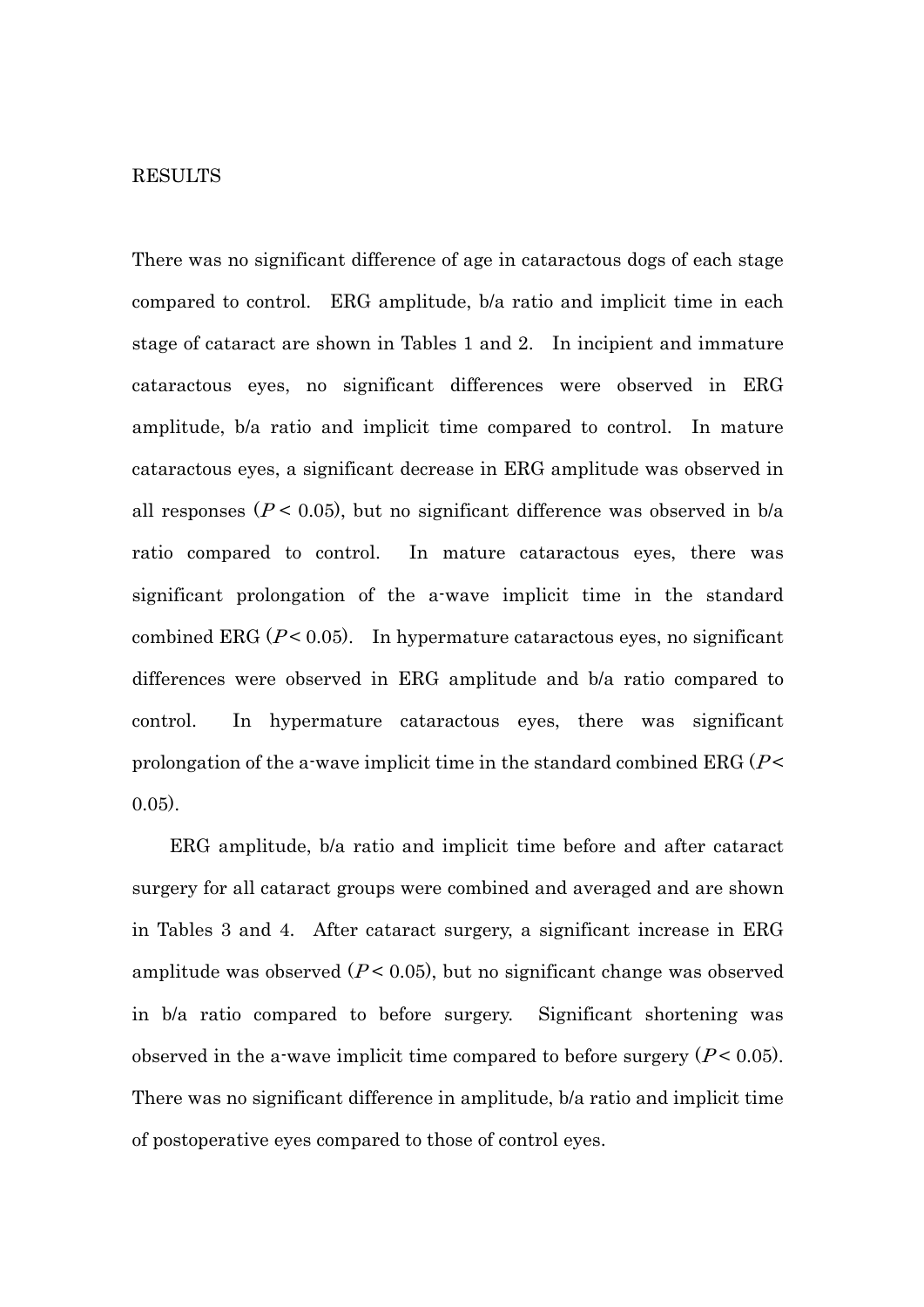ERG amplitude, b/a ratio and implicit time in eyes with LIU are shown in Tables 5 and 6. Significant decreases were observed in the amplitude of rod ERG and b-wave of the standard combined ERG in LIU eyes compared to non-inflamed mature and hypermature cataractous eyes  $(P < 0.05)$ . The b/a ratio in LIU eyes was  $1.31 \pm 0.28$  (median  $\pm$  S.D.), which was significantly smaller than that in non-inflamed mature and hypermature cataractous eyes ( $P < 0.05$ ). There was significant prolongation of the a-wave implicit time of the standard combined ERG in LIU eyes compared to mature and hypermature cataractous eyes  $(P < 0.05)$ .

ERG amplitude, b/a ratio and implicit time in eyes after treatment of LIU are shown in Tables 7 and 8. After treatment of LIU before cataract surgery, a significant increase in b-wave amplitude was observed compared to before treatment  $(P < 0.05)$ , and a significant increase in b/a ratio was also observed  $(P < 0.05)$ . There was no significant difference in implicit time of eyes after treatment of LIU compared to those of eyes before treatment.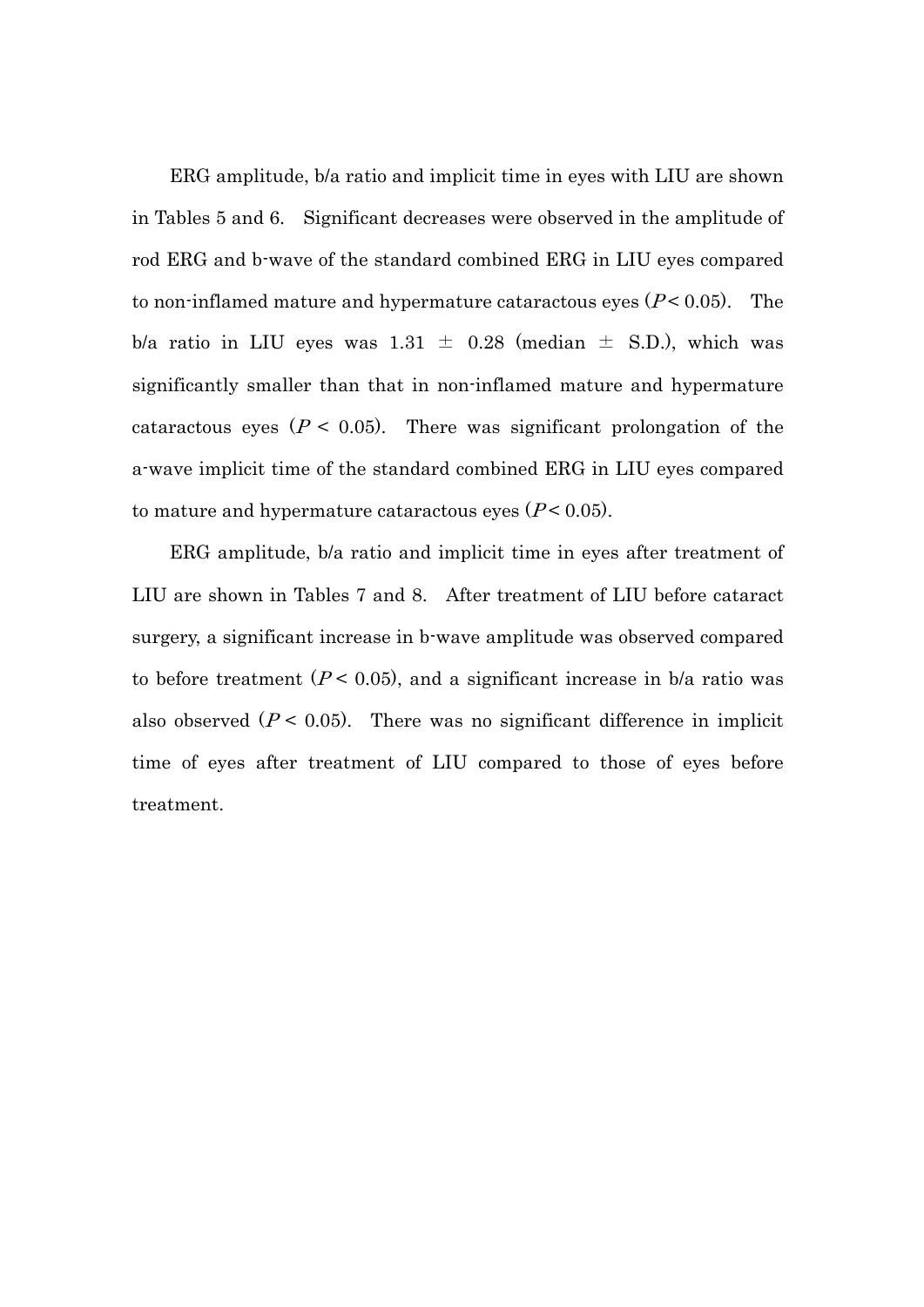## DISCUSSION

In this study, the results showed that ERG a and b wave amplitudes decreased similarly, so that b/a ratio in the combined ERG was unaffected in canine eyes with cataract. In postoperative ERG recordings, increased amplitude was recorded in all responses compared to preoperative recordings. However, in cataractous eyes with LIU, not only ERG amplitude, but also b/a ratio decreased. Therefore when we evaluate the ERG as preoperative examination, it was thought that reduction of amplitude by opacity of lens in mature cataractous eye and reduction of b/a ratio in LIU eyes had to be taken into consideration.

 The ERG is influenced by stimulus intensity; ERG amplitude increases and implicit time decreases as light stimulation increases up to a certain strength.<sup>6, 7, 9</sup> The presumed reason for decreased ERG amplitude and prolonged implicit time in eyes with mature cataract is that cataract acts as a filter that reduces stimulus strength. On the other hand, it was reported that larger ERG amplitude was recorded in human eyes with cataract compared to eyes without a cataract.16 The reason was considered to be that the cataract scattered stimulus light and a larger retinal area was illuminated. In a previous study, an external light source that did not stimulate the full field was used. In our study, full-field stimulation was used, and the ERG amplitude was decreased in cataractous eyes.

 After cataract extraction, a significant increase in ERG amplitude was observed in all responses compared to before surgery. We considered that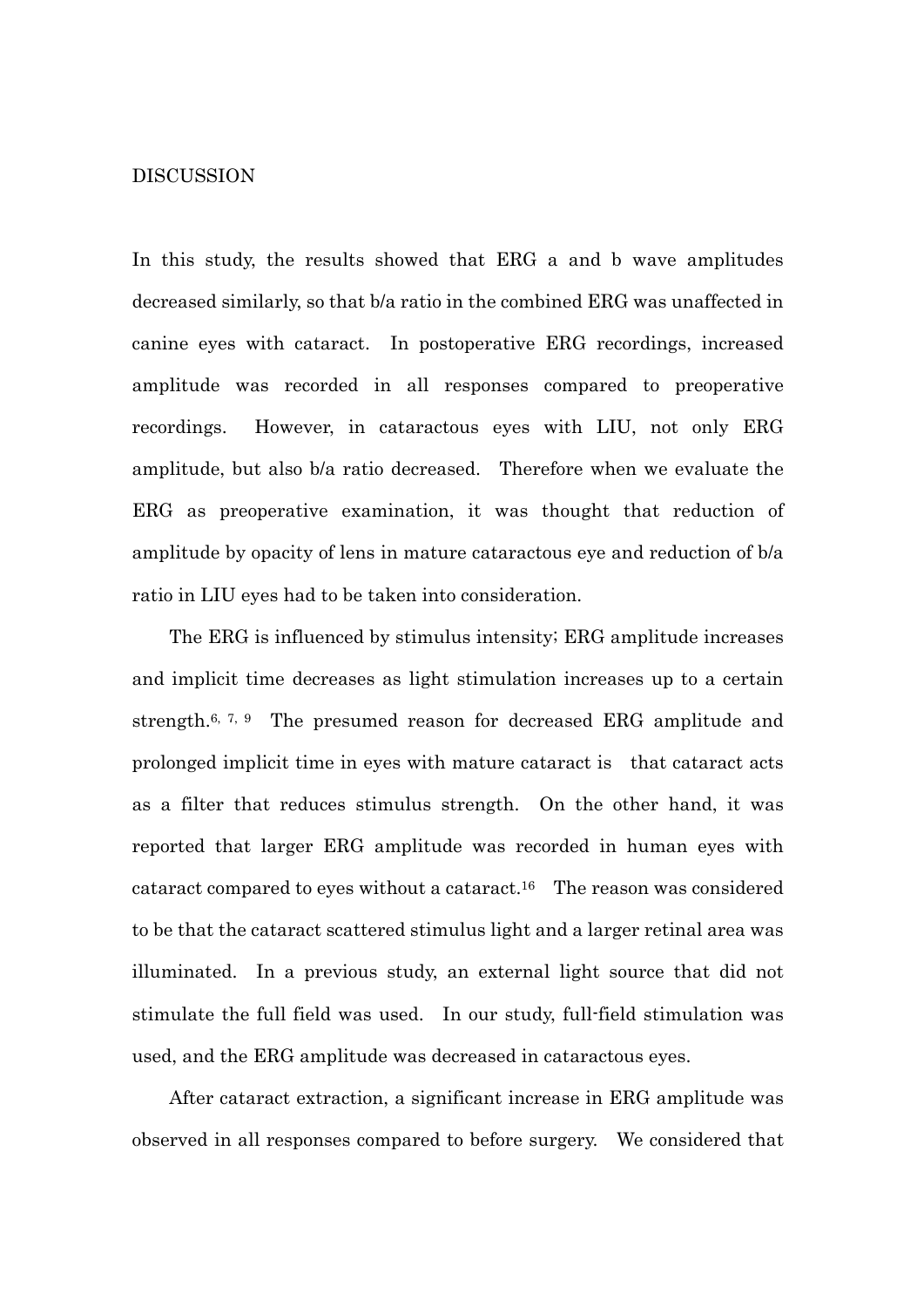the stimulus intensity reaching the retina was increased after cataract extraction, so that the ERG amplitude after surgery was increased. In humans, it is reported that ERG amplitude was decreased 2 to 3 weeks after cataract surgery.16 This was explained by impairment of retinochoroidal circulation. In this study, the ERG was recorded 4 to 18 months after cataract surgery, and no intraocular inflammation was detected at the times the ERG was recorded. It appears that the reduction of amplitude in mature cataractous eyes was caused by lens opacity, because ERGs of postoperative eyes with improved lens clarity increased compared to preoperative values.

 A decreased b/a ratio resulting from decreased b-wave amplitude was detected in LIU eyes. ERG mainly evaluates the function of photoreceptor cells.1-3 The photoreceptor cell layer of the retina is nourished by diffusion from the uveal vessels in the choroid in dogs.17 It was considered that the reduction of ERG amplitude in LIU eyes was based on the reduction of photoreceptor function. We thought that the reduction of photoreceptor function was due to impairment of outer retinal perfusion by the choroid caused by LIU. The ERG b-wave originates from bipolar cells and Muller's cells present in the inner part of the retina.<sup>3, 9</sup> The inner part of the retina is supplied by retinal vessels.17 In humans, the decreased ERG b-wave amplitude is caused by impairment of retinal circulation, such as central retinal vein occlusion.9 With LIU lymphocytic-plasmacytic perivascular cuffing of retinal vessels is reported.19 So we propose that LIU may also affect choroidal and retinal circulation resulting in a decrease in the ERG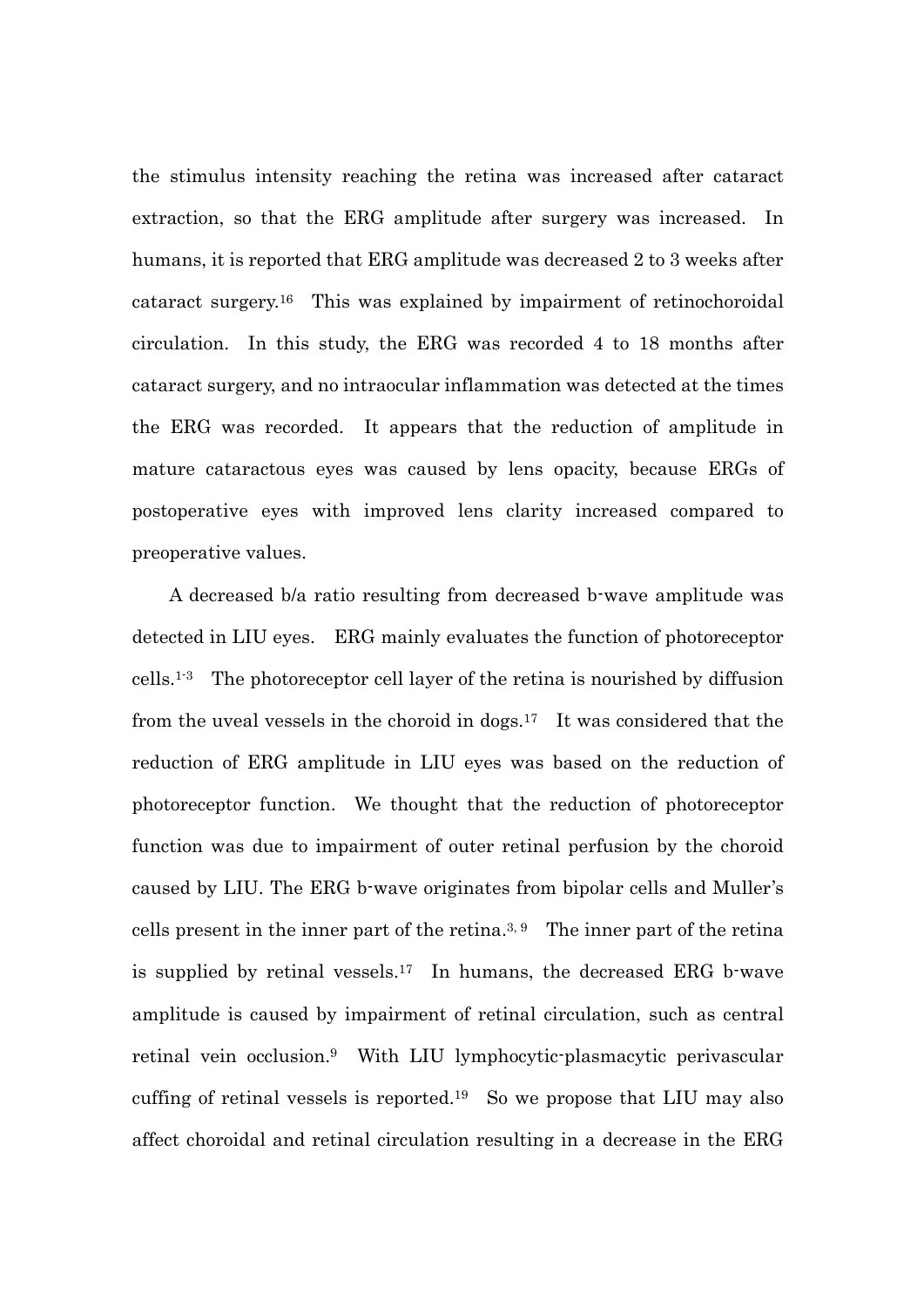b-wave.

In this study the following two things were determined. The effect of lens opacity on ERG was a decrease in all ERG parameters, while the effect of LIU on ERG was only a decreased b-wave amplitude with a subsequent reduction of the b/a ratio. We therefore considered that the b/a ratio may be an indicator of LIU in combination with other findings such as conjunctival hyperemia, episcleral injenction, aqueous flare, iris hyperpigmentation and so on. Therefore, a reduction of the b-wave detected at the time of the preoperative ERG examinationmay indicate the need for more aggressive perioperative anti-inflammatory therapy and raise concern for the greater risk of postoperative inflammation and secondary glaucoma.

At the last conclusion, When the ERG amplitude is decreased, it is important to take into consideration not only the possibility of retinal diseases but also the condition of the anterior segment including the degree of lens opacity or the presence of anterior uveitis.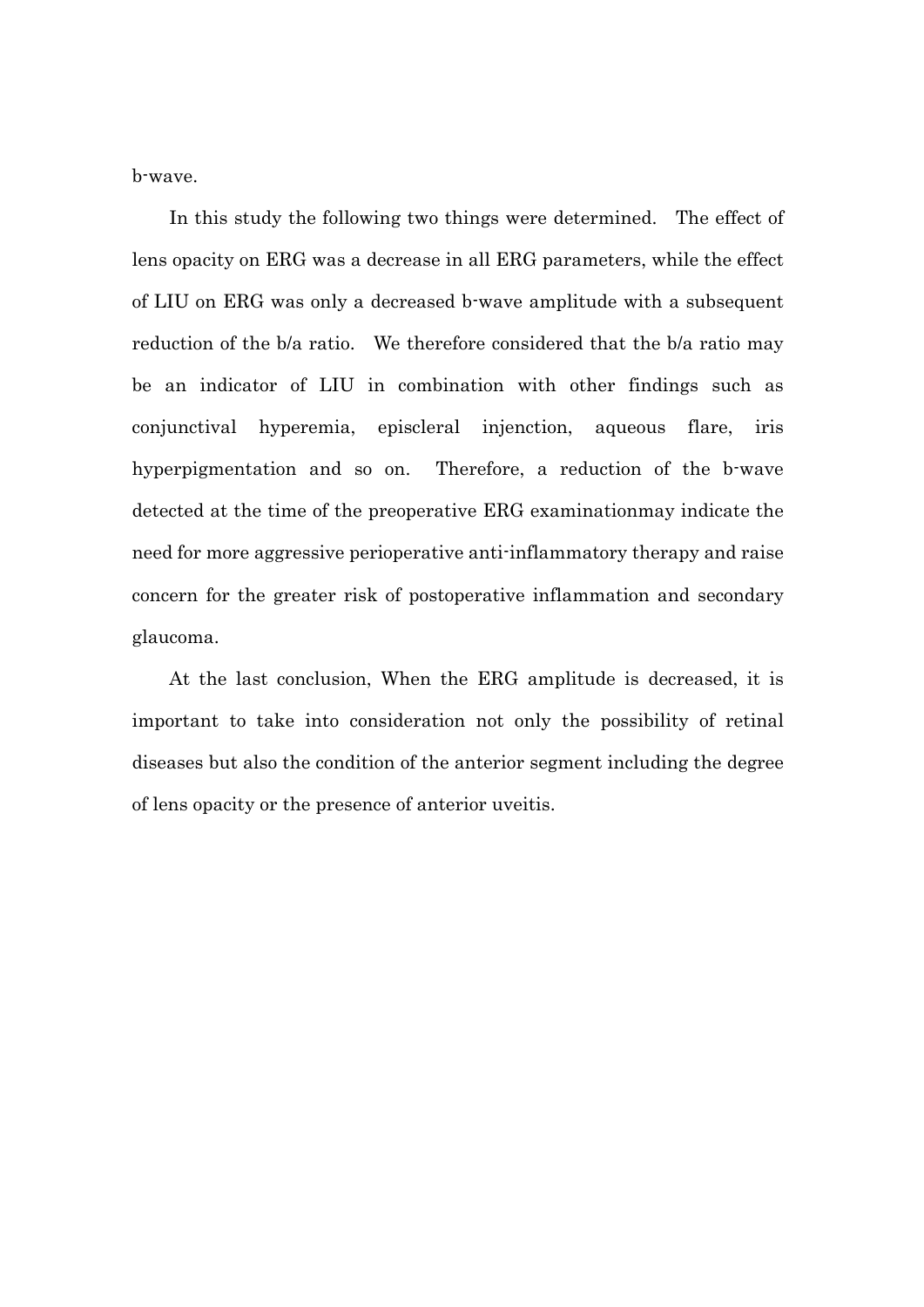| Stage of cataract                                                                                                           | Rod              |                   | Standard combined  | Cone            | Flicker          |                  |  |
|-----------------------------------------------------------------------------------------------------------------------------|------------------|-------------------|--------------------|-----------------|------------------|------------------|--|
|                                                                                                                             |                  | a-wave            | b-wave             | b/a ratio       |                  |                  |  |
| Control $(n=18)$                                                                                                            | $135.4 \pm 45.6$ | $138.1 \pm 27.1$  | $246.2 \pm 47.7$   | $1.82 \pm 0.34$ | $47.0 \pm 9.8$   | $68.7 \pm 20.8$  |  |
| Incipient $(n=12)$                                                                                                          | $131.5 \pm 40.1$ | $141.0 \pm 42.1$  | $235.1 \pm 44.7$   | $1.74 \pm 0.33$ | $45.4 \pm 9.0$   | $68.0 \pm 17.9$  |  |
| Immature $(n=9)$                                                                                                            | $126.4 \pm 30.3$ | $154.3 \pm 32.6$  | $259.5 \pm 38.3$   | $1.72 \pm 0.29$ | $54.4 \pm 7.6$   | $64.2 \pm 17.3$  |  |
| Mature $(n=39)$                                                                                                             | $63.5 \pm 34.1*$ | $116.6 \pm 38.3*$ | $215.6 \pm 54.6^*$ | $1.90 \pm 0.32$ | $38.2 \pm 11.0*$ | $52.4 \pm 18.2*$ |  |
| $Hypermature(n=22)$                                                                                                         | $121.0 \pm 44.7$ | $131.8 \pm 48.8$  | $243.93 \pm 80.62$ | $1.90 \pm 0.38$ | $44.8 \pm 12.9$  | $58.0 \pm 20.4$  |  |
| Data are presented as mean value (in microvolt) $\pm$ standard division.<br>The ERG amplitude and b/a ratio of the          |                  |                   |                    |                 |                  |                  |  |
| cataracts of each stage were compared to control eyes. Symbols represent a significant difference $(\infty 0.05)$ evaluated |                  |                   |                    |                 |                  |                  |  |

| Table 1. ERG amplitude and b/a ratio in each stage of cataract |  |  |
|----------------------------------------------------------------|--|--|
|                                                                |  |  |

by Student's *t*-test compared to control eyes.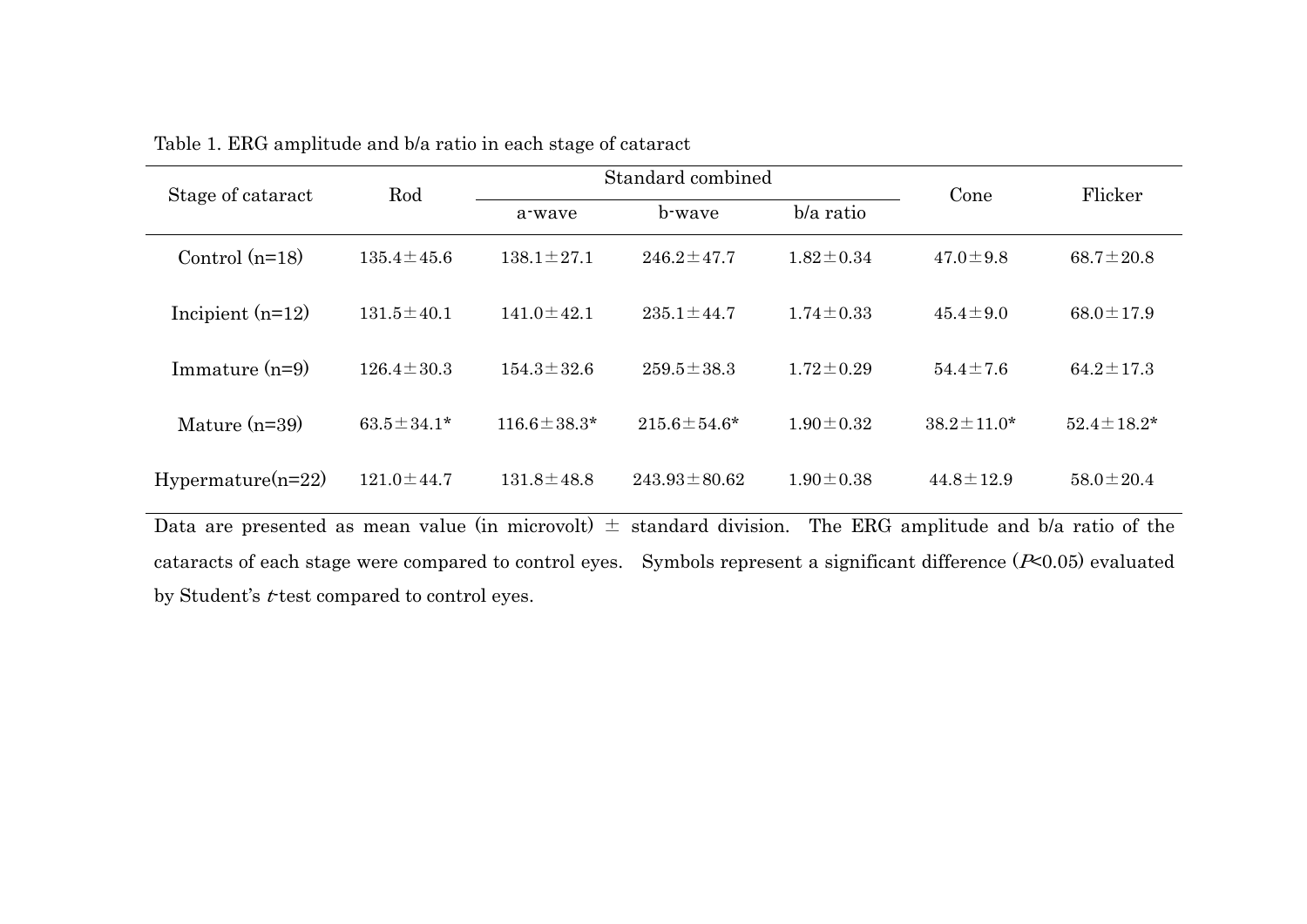| Stage of cataract   | Rod             | Standard combined |                | Cone           | Flicker        |  |
|---------------------|-----------------|-------------------|----------------|----------------|----------------|--|
|                     |                 | a-wave            | b-wave         |                |                |  |
| Control $(n=18)$    | $67.5 \pm 7.3$  | $12.8 \pm 1.9$    | $30.1 \pm 3.2$ | $24.6 \pm 1.3$ | $23.4 \pm 2.5$ |  |
| Incipient $(n=12)$  | $70.0 \pm 8.6$  | $12.7 \pm 1.5$    | $28.4 \pm 4.9$ | $24.2 \pm 0.8$ | $22.1 \pm 0.3$ |  |
| Immature $(n=9)$    | $68.0 \pm 8.5$  | $12.9 \pm 1.2$    | $28.4 \pm 3.1$ | $27.9 \pm 1.1$ | $22.1 \pm 0.5$ |  |
| Mature $(n=39)$     | $73.4 \pm 13.5$ | $15.0 \pm 2.0^*$  | $29.4 \pm 3.8$ | $25.0 \pm 1.9$ | $23.3 \pm 2.7$ |  |
| $Hypermature(n=22)$ | $67.0 \pm 10.4$ | $14.4 \pm 1.9*$   | $29.6 \pm 4.3$ | $25.3 \pm 1.4$ | $22.3 \pm 0.9$ |  |

Table 2. ERG implicit time in each stage of cataract

Data are presented as mean value (in millisecond)  $\pm$  standard division. The ERG implicit time of the cataracts of each stage was compared to control eyes. Symbols represent a significant difference (P<0.05) evaluated by Student's  $t$ -test compared to control eyes.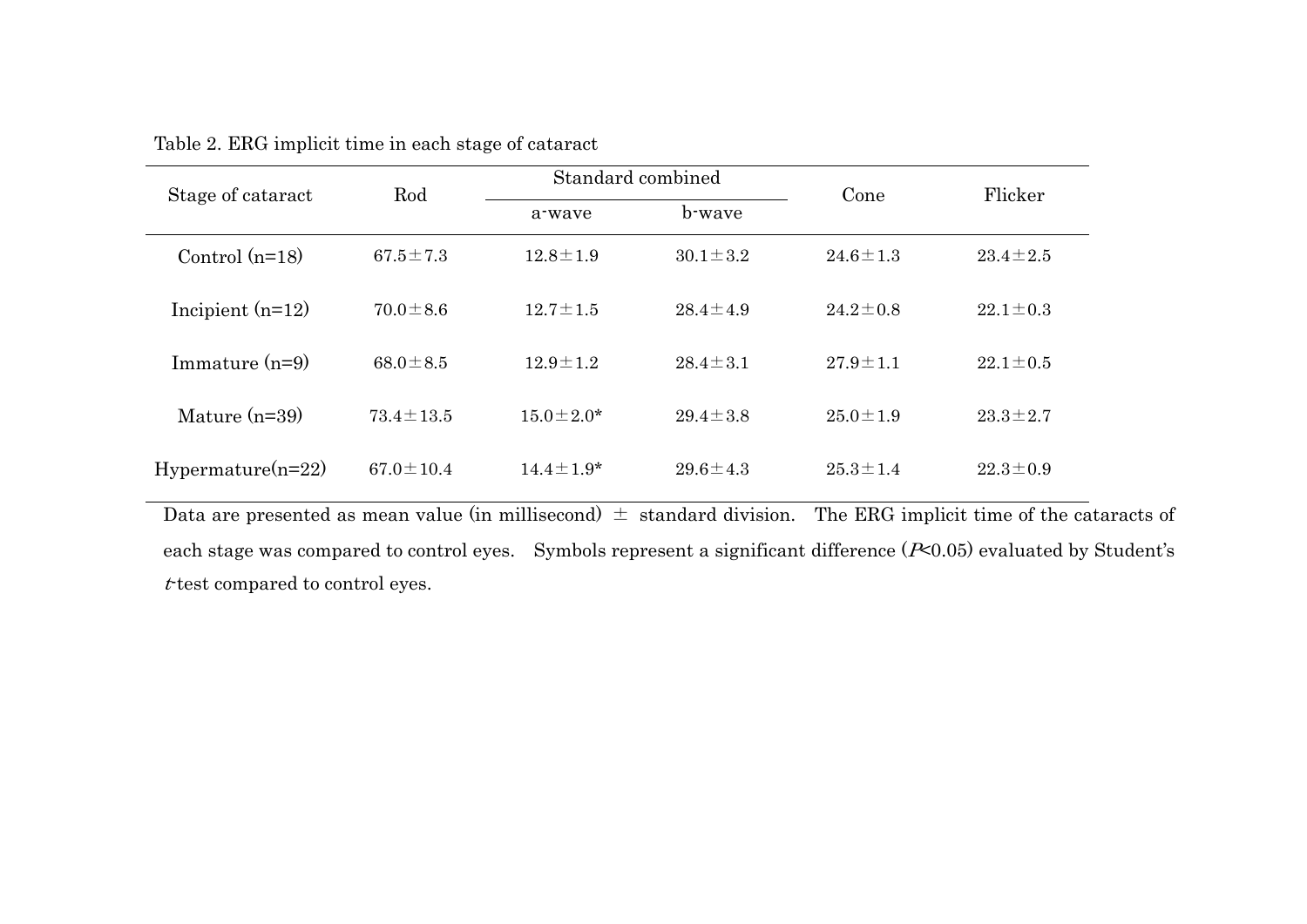|                                                                                                                    | Rod              |                    | Standard combined  | Cone            | Flicker           |                   |  |
|--------------------------------------------------------------------------------------------------------------------|------------------|--------------------|--------------------|-----------------|-------------------|-------------------|--|
|                                                                                                                    |                  | a-wave             | b-waye             | $b/a$ ratio     |                   |                   |  |
| $Preoperative(n=8)$                                                                                                | $56.8 \pm 35.8$  | $117.7 \pm 22.3$   | $201.1 \pm 55.6$   | $1.77 \pm 0.16$ | $37.6 \pm 12.8$   | $39.4 \pm 15.8$   |  |
| Postoperative $(n=8)$                                                                                              | $97.6 \pm 37.4$  | $137.5 \pm 12.8^*$ | $242.8 \pm 67.5^*$ | $1.77 \pm 0.43$ | $42.5 \pm 17.7^*$ | $53.1 \pm 19.2^*$ |  |
| Control $(n-18)$                                                                                                   | $135.4 \pm 45.6$ | $138.1 \pm 27.1$   | $246.2 \pm 47.7$   | $1.82 \pm 0.34$ | $47.0 \pm 9.8$    | $68.7 \pm 20.8$   |  |
| Data are presented as mean value (in microvolt) $\pm$ standard division.<br>The ERG amplitude and b/a ratio of the |                  |                    |                    |                 |                   |                   |  |

|  | Table 3. ERG amplitude and b/a ratio before and after cataract surgery |  |  |  |  |  |
|--|------------------------------------------------------------------------|--|--|--|--|--|
|--|------------------------------------------------------------------------|--|--|--|--|--|

postoperative eyes were compared to preoperative and control eyes. Symbols represent a significant difference ( $P<sub>0.05</sub>$ ) evaluated by paired t test compared to preoperative eyes. There was no significant deference of amplitude of postoperative eyes compared to that of control eyes.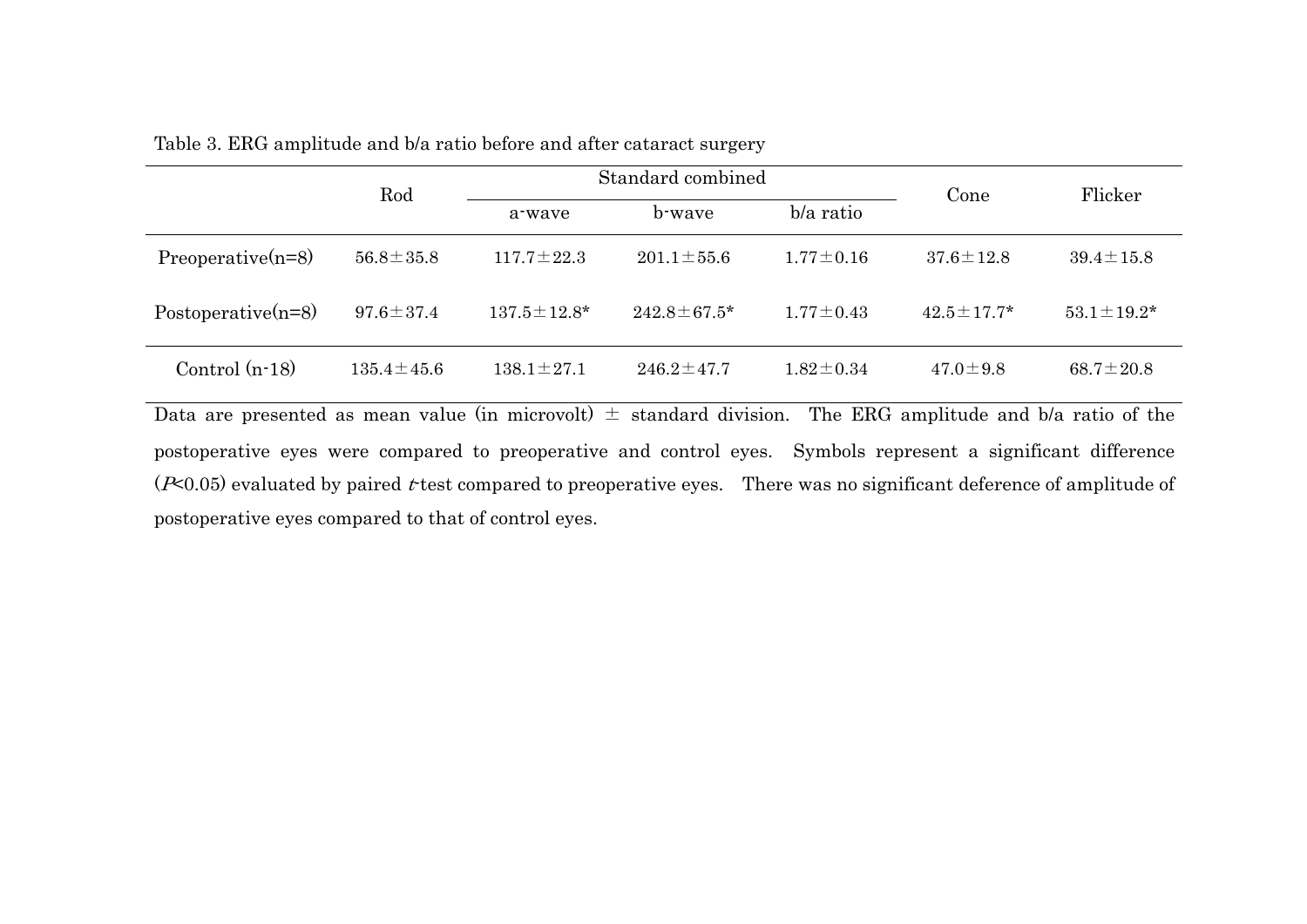|                       | Rod             | Standard combined |                | Cone           | Flicker        |
|-----------------------|-----------------|-------------------|----------------|----------------|----------------|
|                       |                 | a-wave            | b-wave         |                |                |
| $Preoperative(n=8)$   | $71.3 \pm 29.6$ | $15.3 \pm 1.8$    | $28.9 \pm 3.9$ | $25.9 \pm 1.5$ | $23.9 \pm 3.3$ |
| Postoperative $(n=8)$ | $72.3 \pm 7.0$  | $14.0 \pm 1.5^*$  | $29.8 \pm 3.7$ | $24.7 \pm 1.1$ | $23.8 \pm 2.4$ |
| Control $(n=18)$      | $67.5 \pm 7.3$  | $12.8 \pm 1.9$    | $30.1 \pm 3.2$ | $24.6 \pm 1.3$ | $23.4 \pm 2.5$ |

Table 4. ERG implicit time before and after cataract surgery

Data are presented as mean value (in millisecond)  $\pm$  standard division. The ERG implicit time of the postoperative eyes was compared to preoperative and control eyes. Symbols represent a significant difference ( $P$ <0.05) evaluated by paired  $t$  test compared to preoperative eyes. There was no significant deference of implicit time of postoperative eyes compared to those of control eyes.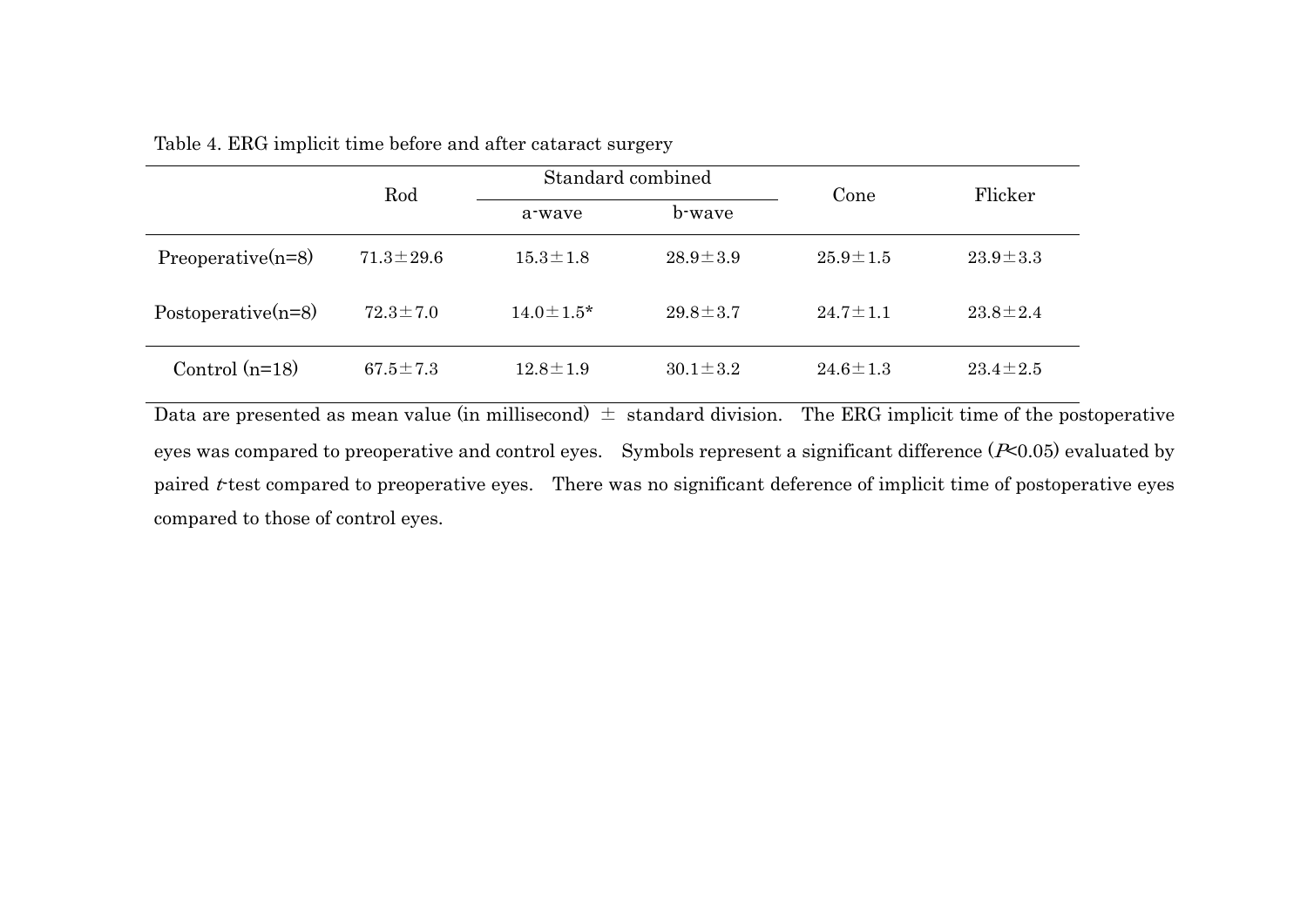|                       | Rod               |                  | Standard combined |                   | flicker         |                 |
|-----------------------|-------------------|------------------|-------------------|-------------------|-----------------|-----------------|
|                       |                   | a-wave           | b-waye            | $b/a$ ratio       | cone            |                 |
| Non-inflamed $(n=47)$ | $80.9 \pm 45.8$   | $121.6 \pm 42.2$ | $224.9 \pm 65.0$  | $1.90 \pm 0.34$   | $40.4 \pm 12.0$ | $54.2 \pm 18.9$ |
| LIU $(n=14)$          | $58.9 \pm 32.6^*$ | $115.7 \pm 34.0$ | $146.5 \pm 44.1*$ | $1.31 \pm 0.28^*$ | $32.1 \pm 8.6$  | $49.9 \pm 16.6$ |

Data are presented as mean value (in microvolt)  $\pm$  standard division. The ERG amplitude and b/a ratio of LIU eyes were compared to non-inflamed eyes. Symbols represent a significant difference  $(F<0.05)$  evaluated by Student's  $t$ -test compared to non-inflamed eyes.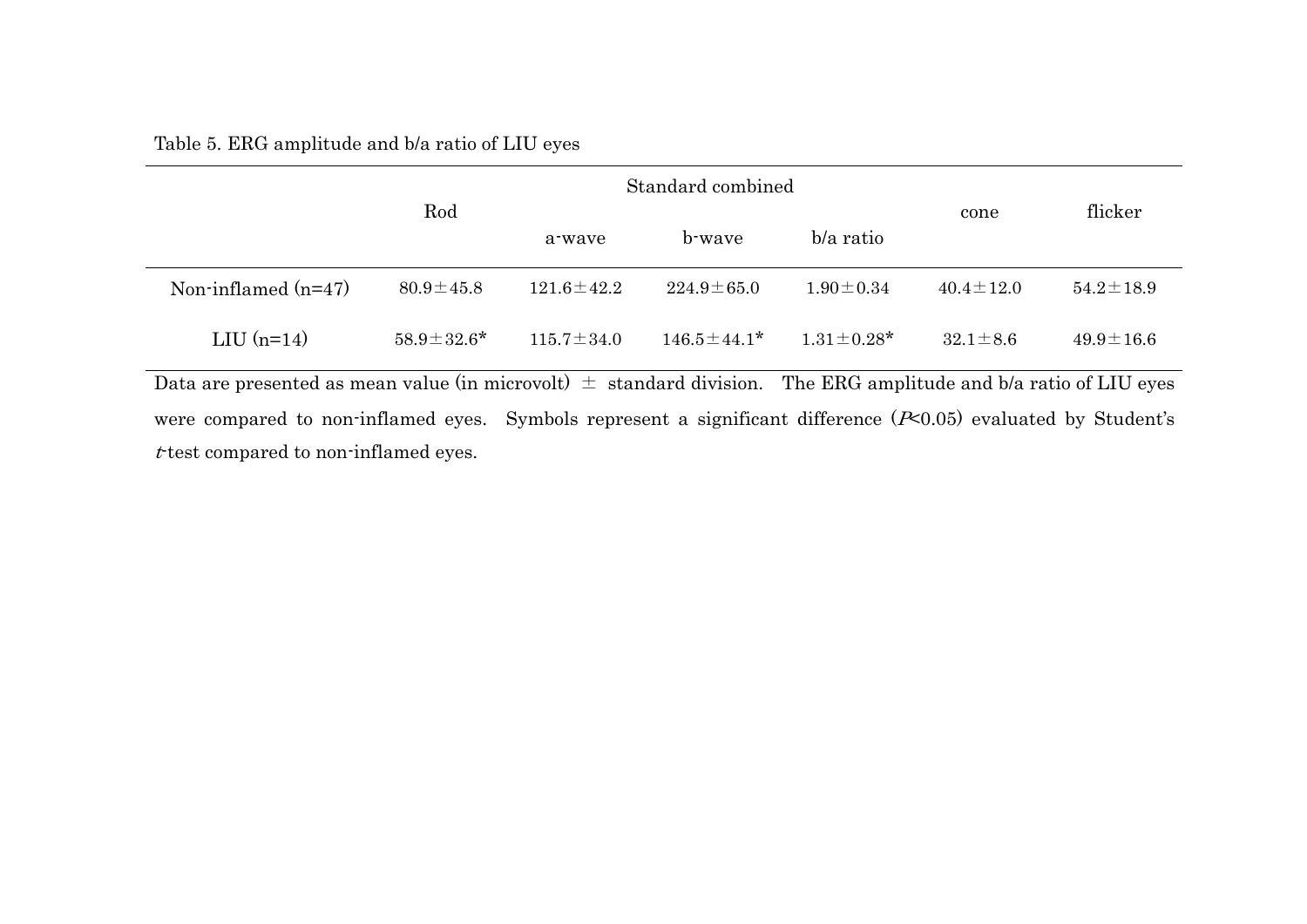Table 6. ERG implicit time in LIU eyes

| Eyes                  | Rod             | Standard combined |                | Cone           | Flicker        |  |
|-----------------------|-----------------|-------------------|----------------|----------------|----------------|--|
|                       |                 | a-wave            | b-wave         |                |                |  |
| Non-inflamed $(n=47)$ | $72.7 \pm 12.6$ | $14.8 \pm 2.0$    | $29.4 \pm 3.9$ | $25.1 \pm 1.7$ | $23.0 \pm 2.3$ |  |
| LIU $(n=14)$          | $70.7 \pm 7.3$  | $16.2 \pm 2.6^*$  | $30.4 \pm 3.5$ | $26.3 \pm 2.4$ | $25.0 \pm 2.7$ |  |

Data are presented as mean value (in millisecond)  $\pm$  standard division. The ERG implicit time of LIU eyes was compared to non-inflamed eyes. Symbols represent a significant difference  $(F<0.05)$  evaluated by Student's t-test compared to non-inflamed eyes.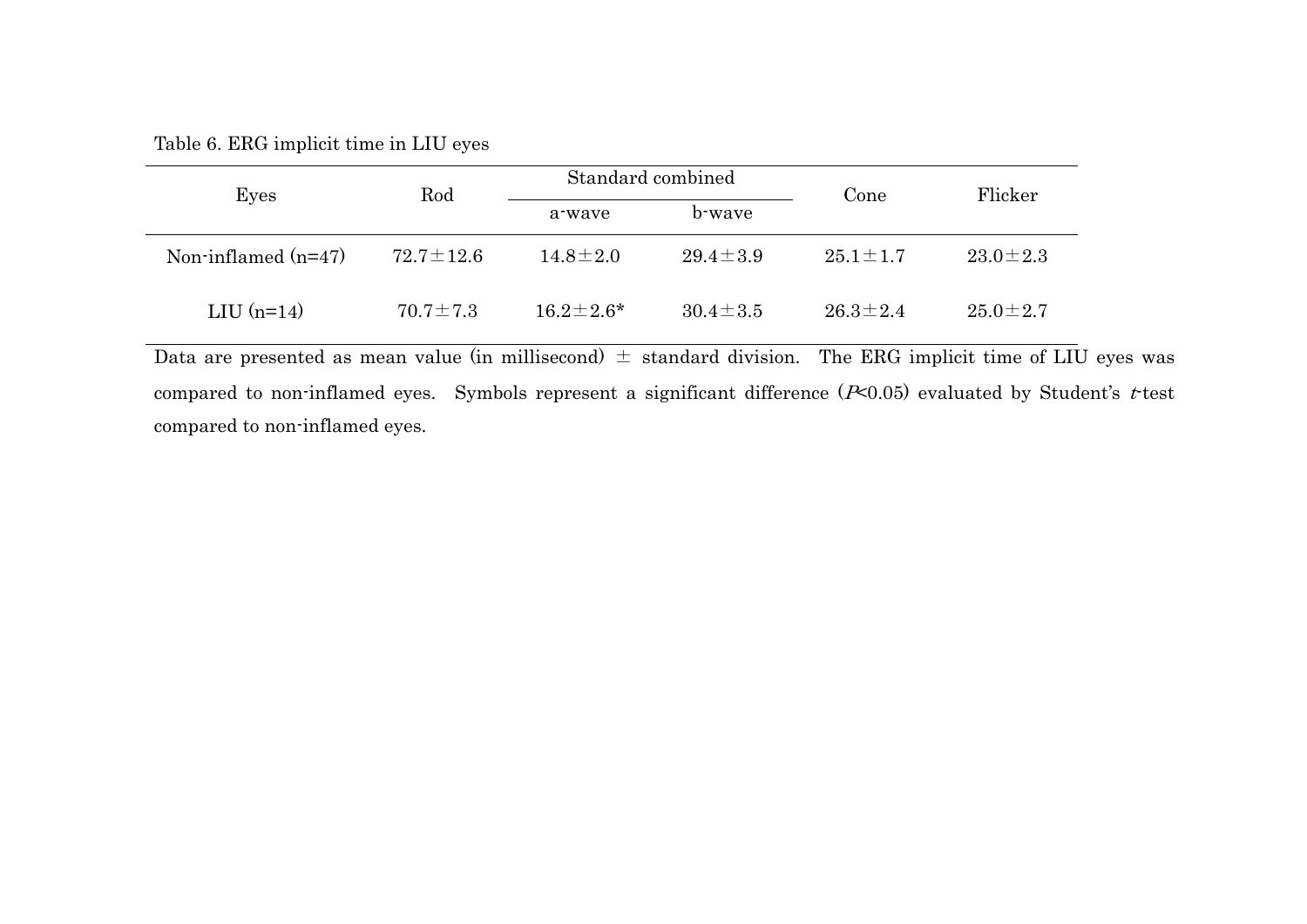|  | Table 7. ERG amplitude and b/a ratio of eyes after treatment of LIU |
|--|---------------------------------------------------------------------|
|  |                                                                     |

|                                                                                                                           |                 |                   | Standard combined  |                  |                 |                 |  |
|---------------------------------------------------------------------------------------------------------------------------|-----------------|-------------------|--------------------|------------------|-----------------|-----------------|--|
|                                                                                                                           | Rod             | a-wave            | b-wave             | b/a ratio        | cone            | flicker         |  |
| Before treatment of LIU<br>$(n=5)$                                                                                        | $57.1 \pm 28.8$ | $104.35 \pm 31.9$ | $139.8 \pm 40.9$   | $1.36 \pm 0.21$  | $37.6 \pm 8.53$ | $48.2 \pm 16.5$ |  |
| After treatment of LIU<br>$(n=5)$                                                                                         | $72.9 \pm 38.1$ | $115.0 \pm 30.9$  | $219.7 \pm 68.9^*$ | $1.92 \pm 0.33*$ | $43.2 \pm 12.4$ | $53.5 \pm 13.0$ |  |
| Data are presented as mean value (in microvolt) $\pm$ standard division.<br>The ERG amplitude and b/a ratio of eyes after |                 |                   |                    |                  |                 |                 |  |
| treatment of LIU were compared to eyes before treatment. Symbols represent a significant difference $(\infty 0.05)$       |                 |                   |                    |                  |                 |                 |  |

evaluated by paired  $t$ -test compared to eyes before treatment of LIU.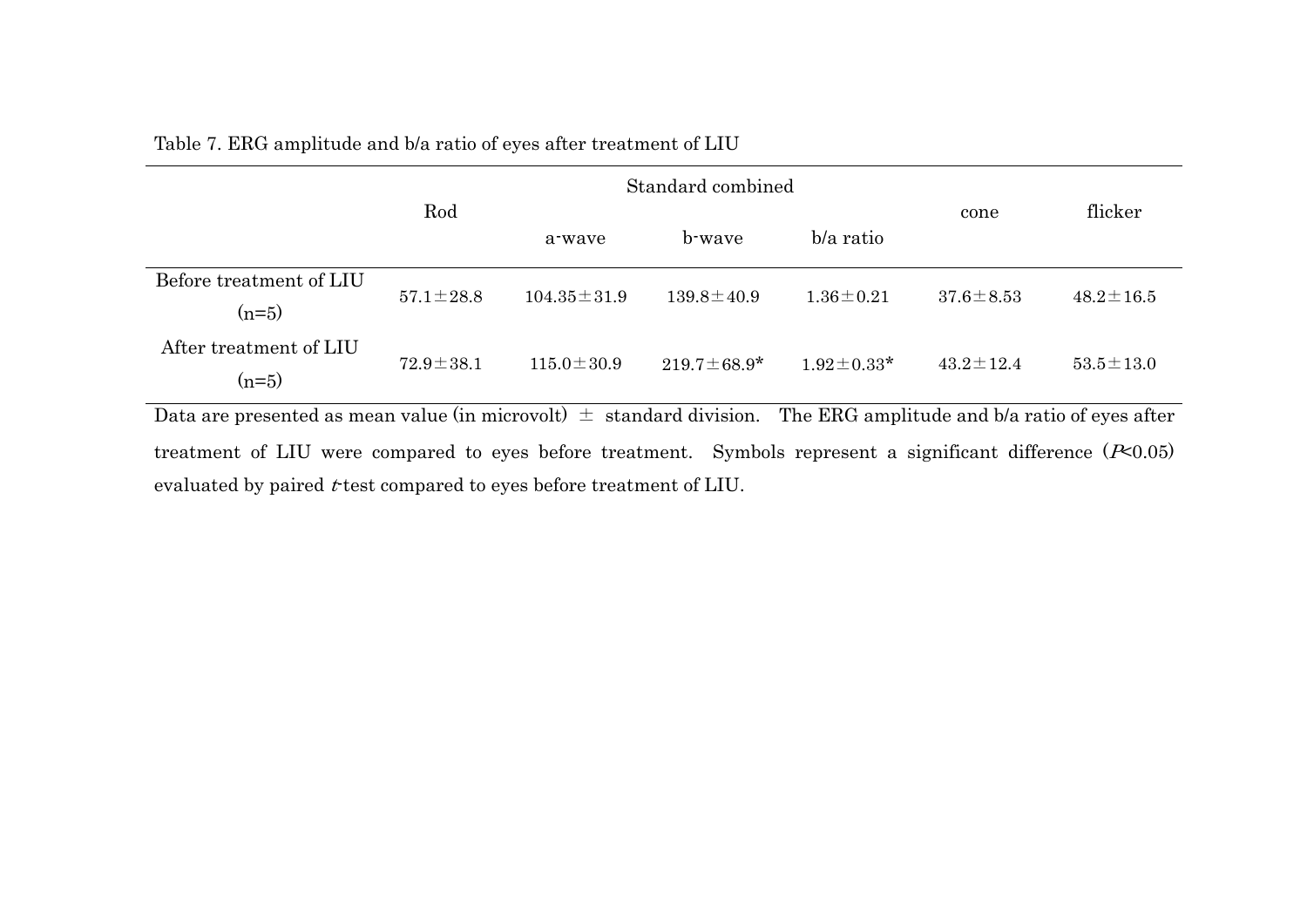| Eyes                               | Rod            |                | Standard combined | Cone           | Flicker        |  |
|------------------------------------|----------------|----------------|-------------------|----------------|----------------|--|
|                                    |                | a-wave         | b-wave            |                |                |  |
| Before treatment of<br>LIU $(n=5)$ | $72.4 \pm 6.5$ | $15.1 \pm 3.0$ | $29.4 \pm 4.8$    | $27.2 \pm 3.5$ | $25.5 \pm 3.3$ |  |
| After treatment of<br>$LIU$ (n=5)  | $72.8 \pm 8.0$ | $14.0 \pm 1.3$ | $30.1 \pm 4.8$    | $25.8 \pm 1.7$ | $25.4 \pm 3.1$ |  |

Table 8. ERG implicit time of eyes after treatment of LIU

Data are presented as mean value (in millisecond)  $\pm$  standard division. The ERG implicit time of eyes after treatment of LIU were compared to eyes before treatment. There was no significant deference of implicit time of eyes after treatment of LIU compared to those of eyes before treatment.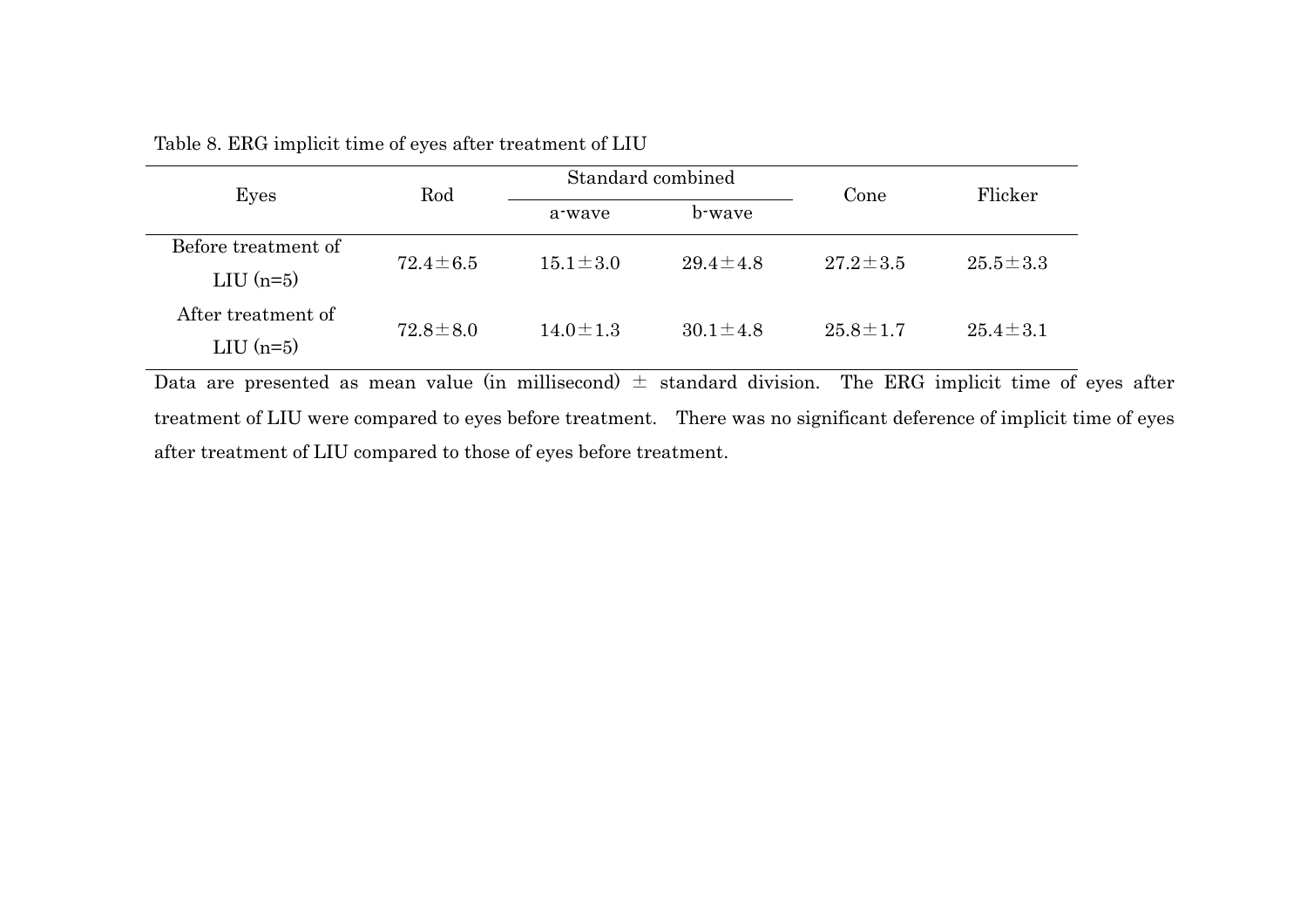### References

- 1. GumGG. Electrophysiology in veterinary ophthalmology. Veterinary Clinics of North America: Small Animal Practice 1980; 10: 437-454.
- 2. Ofri R. Clinical electroretinography in veterinary ophthalmology the past, present and future. Documenta Ophthalmologica 2002; 104: 5-16.
- 3. Sims HM. Electrodiagnostic evaluation of vision. In Veterinary Ophthalmology, 3rd edn. (ed. Gelatt KN) Lippincott, Williams and Wilkinns, Philadelphia, 1999; 483-507.
- 4. Gelatt KN and Gelatt PJ. Surgical procedure of the lens and cataracts. In Small Animal Ophthalmic Surgery. (eds. Gelatt KN and Gelatt PJ) Butterworth-Heinemann, Oxford, 2001; 286-335.
- 5. Nasisse MP and Davidson MG. Surgery of the lens. In Veterinary Ophthalmology, 3rd edn. (ed. Gelatt KN) Lippincott, Williams and Wilkinns, Philadelphia, 1999; 827-856.
- 6. Gouras P and Hoff M. Retinal function in an isolated, perfused mammalian eye. *Investigative Ophthalmology* 1970; 9: 388-399.
- 7. Gouras P. Electroretinography: Some basic principles. Investigative Ophthalmology 1970; 9: 557-569.
- 8. Yanase J, Ogawa H and Ohtsuka H. Rod and cone components in the dog electroretinogram during and after dark adaptation. Journal of Veterinary Medical Science 1995; 57: 877-881.
- 9. Fishman GA. The electroretinogram. In Electrophysiologic testing, 2nd edn. (eds. Fishman GA, Brich DG, Holder GE and Brigell MG) San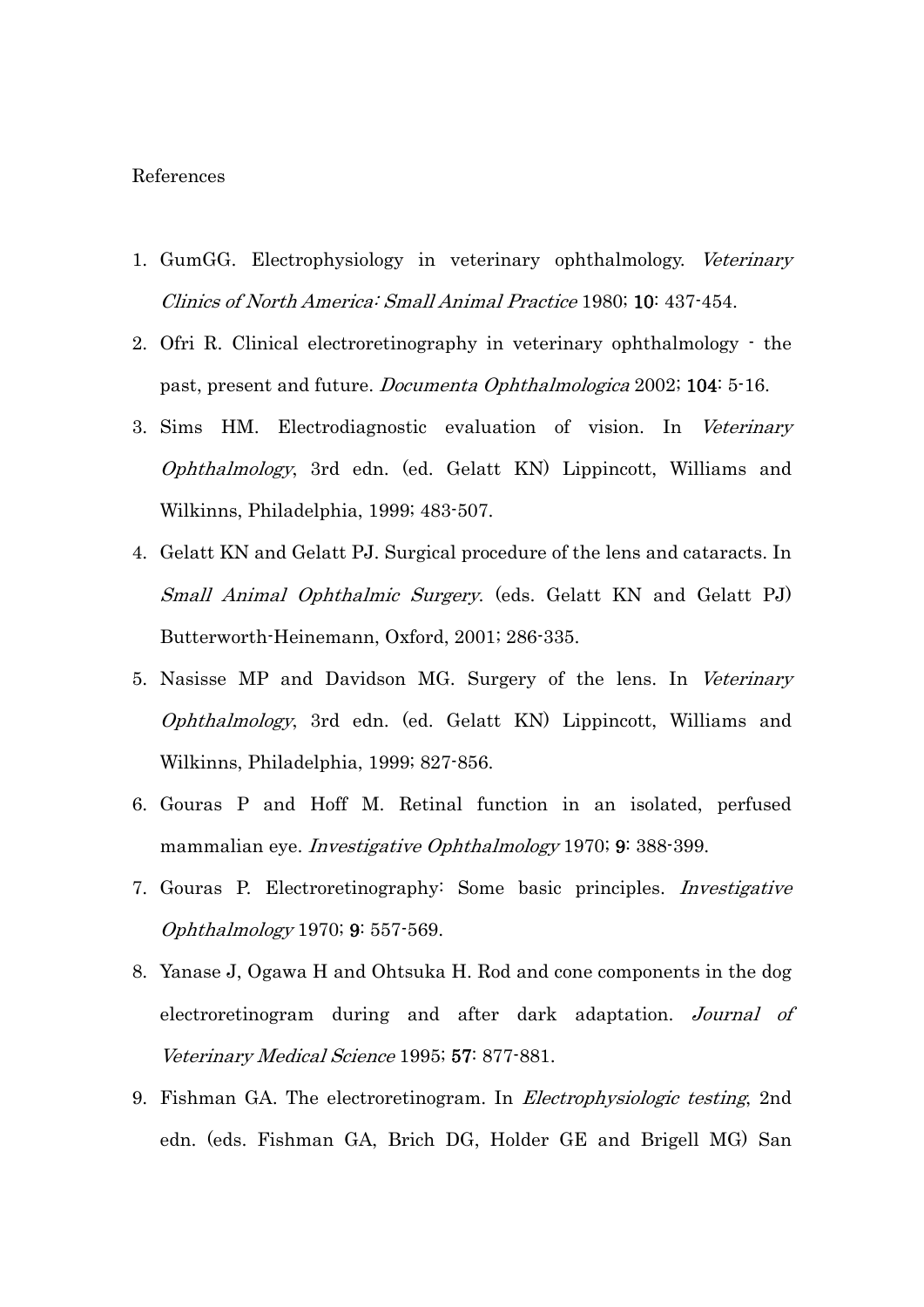Francisco, The Foundation of The American Academy of Ophthalmology, 2001; 1-155.

- 10. Aguirre GD. Electroretinography in veterinary ophthalmology. Journal of the American Animal Hospital Association 1973; 9: 234-237.
- 11. Davidson MG and Nelms SR. Diseases of the lens and cataract formation. In Veterinary Ophthalmology, 3rd edn. (ed. Gelatt KN) Lippincott, Williams and Wilkinns, Philadelphia, 1999; 797-825.
- 12. Collins BK and Moore CP. Diseases and surgery of the canine anterior uvea. In Veterinary Ophthalmology, 3rd edn. (ed. Gelatt KN) Lippincott, Williams and Wilkinns, Philadelphia, 1999; 755-795.
- 13. Slatter D. Uvea. In Fundamentals of veterinary ophthalmology, 3rd edn. (ed. Slatter D), W. B. Saunders, Philadelphia, 2001: 314-349.
- 14. Slatter D. Lens. In Fundamentals of veterinary ophthalmology, 3rd edn. (ed. Slatter D), W. B. Saunders, Philadelphia, 2001: 381-410.
- 15. Maehara S, Itoh N, Itoh Y, Wakaiki S, Tsuzuki K, Seno T, Kushiro T, Yamashita K, Izumisawa Y and Kotani T. Electroretinography using contact lens electrode with built-in light source in dogs. Journal of Veterinary Medical Science 2005; 67: 509-514.
- 16. Watanabe I and Miyake Y. Clinical ERG, EOG. Igaku-Shoin: Tokyo, 1984.
- 17. Gum GG, Gelatt KN and Ofri R. Physiology of the eye. In Veterinary Ophthalmology, 3rd edn. (ed. Gelatt KN) Lippincott, Williams and Wilkinns, Philadelphia, 1999; 151-181.
- 18. Woerdt A, Nasisse MP and Davidson MG. Lens-induced uveitis in dogs: 151 cases (1985-1990). Journal of the American Veterinary Medical